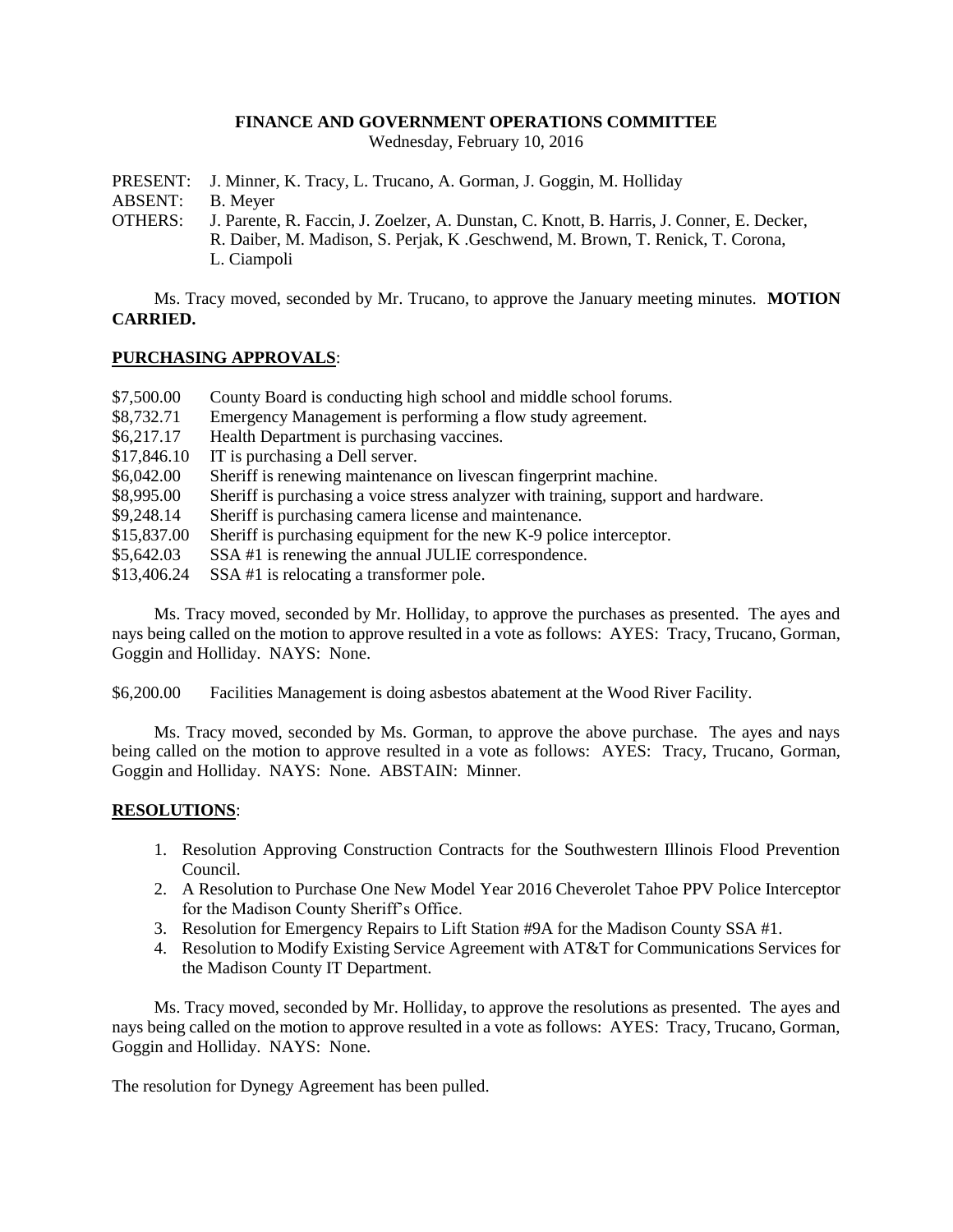**MOTEL TAX**: R. Faccin presented the following:

Months collected: September, October and November, 2015

| Total Amt. Collected:      | \$1,634.46 |
|----------------------------|------------|
| 5% Admin Withheld:         | \$81.72    |
| Amt. to be Distributed:    | \$1,552.74 |
| Amt. to Alton/Twin Rivers: | \$ 776.37  |
| Amt. to SW IL Tourism:     | \$ 776.37  |

Mr. Holliday moved, seconded by Ms. Tracy, to approve the motel tax as presented. The ayes and nays being called on the motion to approve resulted in a vote as follows: AYES: Tracy, Gorman, Holliday, Goggin and Trucano. NAYS: None.

#### **REFUNDS:**

\$70.20 Refund issued from the Health Department payable to a list of individuals due to overpayments.

Ms. Tracy moved, seconded by Ms. Gorman, to approve the refund as presented. The ayes and nays being called on the motion to approve resulted in a vote as follows: AYES: Tracy, Gorman, Holliday, Goggin and Trucano. NAYS: None.

#### **IMMEDIATE EMERGENCY APPROPRIATION**:

1. Immediate Emergency Appropriation-2016 H.G. Buffet Foundation Grant.

Mr. Holliday moved, seconded by Ms. Tracy, to approve the appropriation as presented. The ayes and nays being called on the motion to approve resulted in a vote as follows: AYES: Tracy, Gorman, Holliday, Goggin and Trucano. NAYS: None.

R. Faccin presented to the committee the Summary Report of Claims and Transfers.

Ms. Tracy moved, seconded by Ms. Gorman, to approve the report as presented. The ayes and nays being called on the motion to approve resulted in a vote as follows: AYES: Tracy, Gorman, Holliday, Goggin and Trucano. NAYS: None.